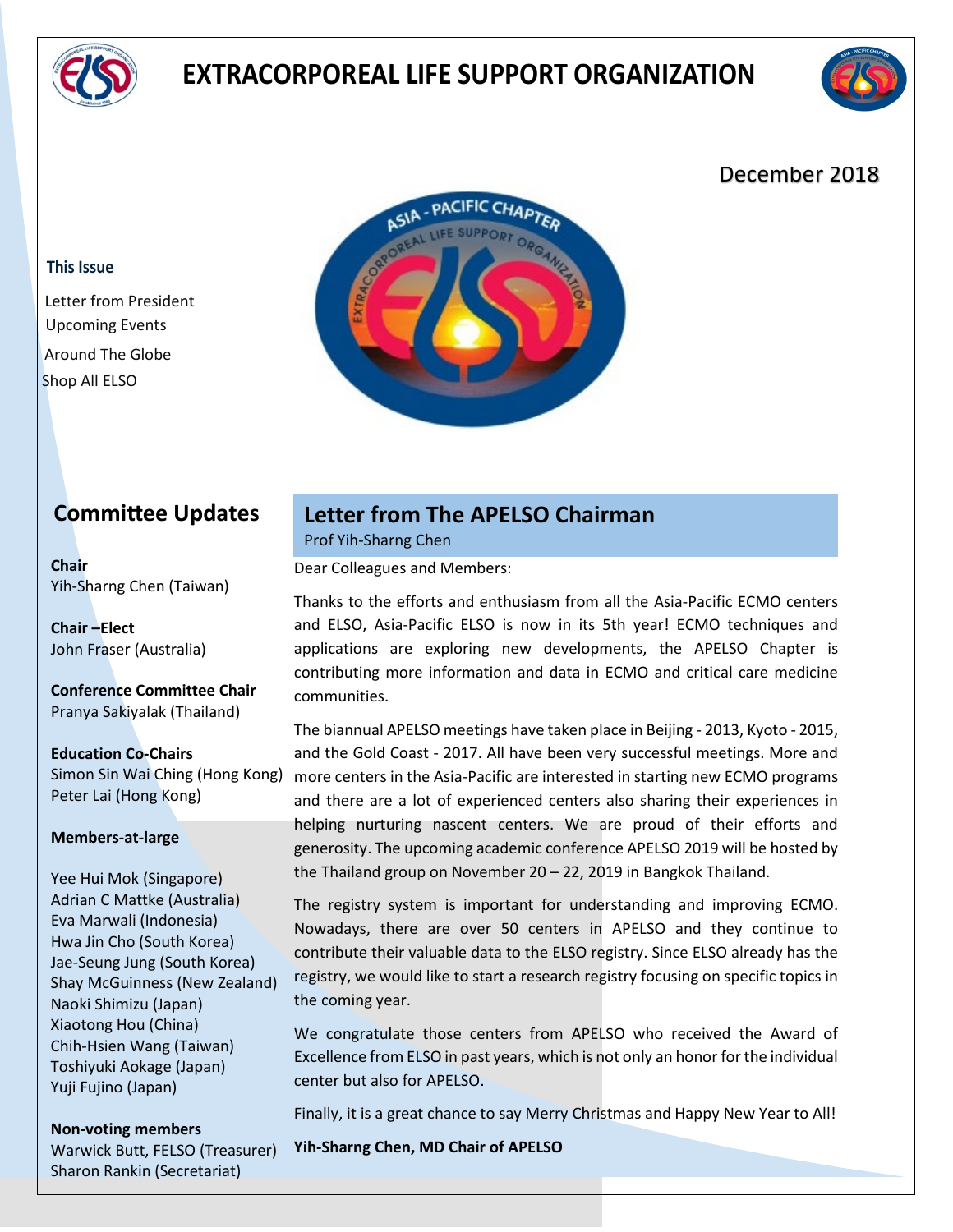### **Upcoming Events**



**E-CPR Symposium & Workshop** Location: Faculty of Medicine Siriraj Hospital 9 – 10 January 2019



# **2019 APELSO Conference**: **MINDFULNESS**

## **Pre-conference Workshop**

20 November 2019 *Siriraj Hospital, Mahidol University*

### **Main Conference**

21-22 November 2019 *Avani Riverside Hotel, Bangkok* **Website:** [APELSO2019.com](http://apelso2019.com/)

**SWAAC ELSO 2019**|Grand Nile Tower Hotel Location: Cairo, Egypt 01/15/2019-01/19/2019 htp://www.swaacelso2019.com

Deadline: 01/17/2018 Location: Grand Nile Tower Hotel, Cairo, Egypt

**EuroELSO 2019| SAVE THE DATE** Location: Barcelona, Spain 04/10/2019 – 04/13/2019 [htps://www.euroelso](https://www.euroelso-congress.com/)-congress.com Euroelso2019@interplan.de +49-40-325092 51

**SEECMO 2019**|Johns Hopkins All Children's Hospital St. Petersburg, Florida Location: Johns Hopkins All Children's Hospital 05/03/2019-05/05/2019 **Joy Perkins**-767-3587 jperki12@jhmi.edu

**30th Annual ELSO Conference | Austin Hotel** Location: Austin, Texas 09/12/2019-09/15/2019 **Kennethia Banks-Borden or Peter Rycus** 734-998-6600 kbanksborden@elso.org





**SAVE YOUR DATES** 

**20 November 2019** Pre Conference Workshop Faculty of Medicine, Siriraj Hospital<br>Mahidol University

21 - 22 November 2019

Main Conference am Somoronoo<br>rani Riverside Hotel, Bangkok

ALADAM ALL BARREN

Enjoy a great academic meeting and **Explore** the cultural heritage of Thailand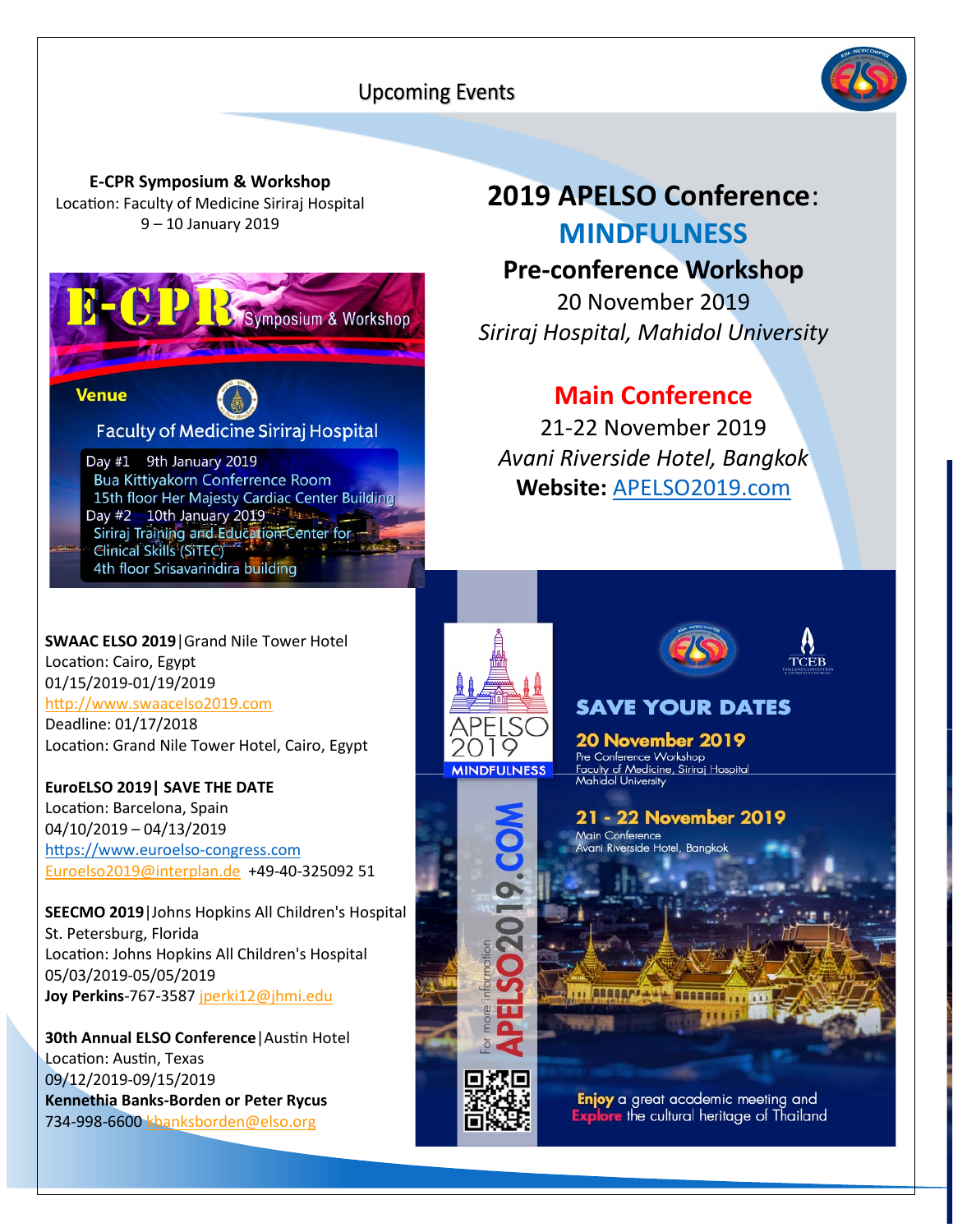

### Around the Globe

### **Data Entry Deadline**

The deadline to enter your ELSO data is January 21st, 2019. All ECMO runs submited on or before January 21st will be included in the January summaries.

#### **The ECMO Specialist Training Manual 4th Edi�on is now available!!**

**ECMO Specialist Training Manual 4th Edition** 

#### **Center Memberships**

**ELSO Center Renewal Information. All center registration is now online through our website. For our existing** centers up to January 2018 all memberships were on calendar year and will expire December 31, 2018. Normally dues will be required prior to your center membership expiration. This year only the payments were extended past the expiration of your memberships which was December 31, 2017 because of the new renewal system. Several emails were sent out and many of you have renewed for 2018. On May 15th, 2018 if you have not paid your 2018 membership dues your center will become inactive and you will only be allowed to renew after logging into our website. You will not be able to access the data entry system, discussion board, etc. At this point there will be a late fee associated with the renewal as well.

Multiple emails for 2019 dues have been sent to all center directors and coordinators reminding them to renew prior to December 31, 2018!

If you have recently joined ELSO your membership will expire one year after you joined and emails will be timed appropriate.

#### **Center of Excellence:**

The ELSO Award of Excellence in Life Support 2019is now open for submission! The submission period is between  $10/15/2018$  -  $3/1/2019$ . You can start your application now and continue to edit until  $3/1/2019.2359$  EST the application will lock and you will no longer be able to edit or submit your application.

Centers wishing to receive the Award of Excellence at the 2019 EUROELSO conference in Barcelona should submit their applications by  $2/1/2019$  to ensure time for review of the prior to the conference. Applications submitted for EURO ELSO conference presentation between 2/1/2019 and 3/1/2019 may be reviewed prior to the conference if time allows, but may not receive their plaque at the meeting due to time constraints.

Award of Excellence designees may be asked to present their work at an ELSO conference for the poster session! This is a great way to honor both team and the excellent work you are doing to improve the quality and safety of ECMO patients.